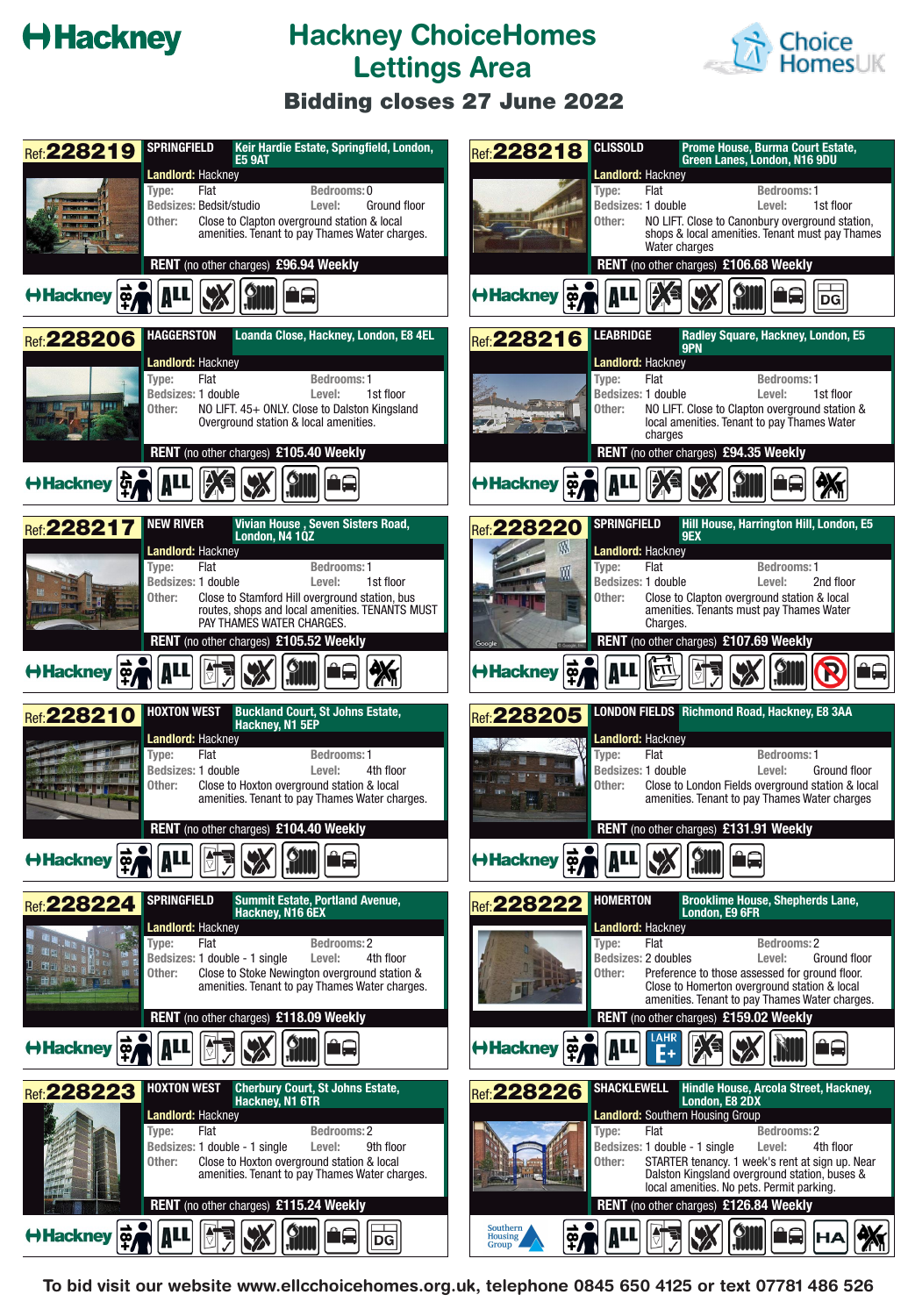# **Hackney**

### **Hackney ChoiceHomes Lettings Area**



| <b>Ref: 228225</b>            | <b>Buckingham House, Portland Rise</b><br><b>WOODBERRY</b><br><b>DOWN</b><br>Estate, Hackney, London, N4 2PZ                                                                                                                                                                                                                                                                               | <b>CLISSOLD</b><br>Ref: 228231                                                             | <b>Binyon House, Milton Grove, Hackney,</b><br>London, N16 8QT                                                                                                                                                                                                                                                                                          |
|-------------------------------|--------------------------------------------------------------------------------------------------------------------------------------------------------------------------------------------------------------------------------------------------------------------------------------------------------------------------------------------------------------------------------------------|--------------------------------------------------------------------------------------------|---------------------------------------------------------------------------------------------------------------------------------------------------------------------------------------------------------------------------------------------------------------------------------------------------------------------------------------------------------|
|                               | <b>Landlord: Hackney</b><br>Flat<br><b>Bedrooms: 2</b><br>Type:<br>Bedsizes: 1 double - 1 single<br>Level:<br>Ground floor<br>Close to Manor House tube station & local<br>Other:<br>amenities. Tenant to pay Thames Water charges.                                                                                                                                                        | Type:<br>ma <b>L</b><br><u>u n 1,500</u><br>TITLE<br><b>FLAME</b><br>Other:<br><b>HILL</b> | <b>Landlord: Hackney</b><br>Bedrooms: 3<br>Flat<br>1st floor<br>Bedsizes: 2 doubles - 1 single<br>Level:<br>NO LIFT. Preference given to those assessed as<br>needing a wet room. Close to Stoke Newington<br>overground and local amenities.                                                                                                           |
| Hackney                       | <b>RENT</b> (no other charges) £118.09 Weekly                                                                                                                                                                                                                                                                                                                                              | $\frac{1}{2}$<br>H Hackney                                                                 | RENT (no other charges) £127.82 Weekly<br>代加                                                                                                                                                                                                                                                                                                            |
| Ref: 228228                   | <b>LEABRIDGE</b><br>Gunton Road, Hackney, London, E5 9JS<br>Landlord: Hackney<br>Type:<br>House<br>Bedrooms: 3<br>Bedsizes: 2 doubles - 1 single<br>Level:<br>Ground floor<br>Other:<br>Close to Clapton overground station and local                                                                                                                                                      | <b>LEABRIDGE</b><br>Ref: 228229<br>Type:<br>Other:                                         | Median Road, Hackney, London, E5 OPJ<br><b>Landlord: Newlon Housing Trust</b><br>Flat<br>Bedrooms: 3<br>Bedsizes: 2 doubles - 1 single<br>Level:<br><b>Basement</b><br>NO LIFT. Close to Hackney Central overground                                                                                                                                     |
| Hackney &                     | amenities. Tenant to pay Thames water charges.<br>RENT (no other charges) £139.01 Weekly<br>M bad                                                                                                                                                                                                                                                                                          | newlon<br><b>HOUSING TRUST</b>                                                             | station & local amenities. ONE WEEK'S RENT TO BE<br>PAID IN ADVANCE.<br>RENT (no other charges) £161.61 Weekly                                                                                                                                                                                                                                          |
| Ref: 228232                   | <b>HACKNEY WICK Beresford Court, Mabley Street,</b><br>Hackney, London, E9 5TQ<br>Landlord: Hackney<br>Maisonette<br>Bedrooms: 3<br>Type:<br>Bedsizes: 1 double - 2 singles<br>1st floor<br>Level:<br>NO LIFT. Close to Hackney Wick overground<br>Other:<br>station, bus routes, shops & local amenities. Tenant<br>to pay Thames Water Charge.<br>RENT (no other charges) £127.29 Weekly | <b>Ref: 228227</b><br>Type:<br>Other:                                                      | <b>SHACKLEWELL Tavistock Close, Shellgrove Estate,</b><br>London, N16 8UZ<br>Landlord: Hackney<br>Flat<br>Bedrooms: 3<br>Bedsizes: 1 double - 2 singles<br>Level:<br>Ground floor<br>Preference given to those medically assessed as<br>needing a wet room. Close to Dalston Kingsland<br>overground station.<br>RENT (no other charges) £123.50 Weekly |
| Hackney &                     |                                                                                                                                                                                                                                                                                                                                                                                            | Hackney \$                                                                                 | LAHR                                                                                                                                                                                                                                                                                                                                                    |
| Ref: 228230<br><b>Rain</b>    | STAMFORD HILL Denver Road, Hackney, N16 5JH<br>WEST<br><b>Landlord: Peabody Trust</b><br>Type:<br>Flat<br>Bedrooms: 3<br>Bedsizes: 1 double - 2 singles<br>Level:<br>Ground floor<br>Close to Stamford Hill overground station. One<br>Other:<br>month rent payable at sign up. Rent charged<br>monthly.<br><b>RENT</b> (no other charges) £759.00 Monthly                                 | <b>VICTORIA</b><br>Ref: 228233<br>Type:<br>Other:                                          | Woolridge Way, Loddigies Road, London,<br><b>E9 6PP</b><br>Landlord: Hackney<br>Flat<br>Bedrooms: 4<br>Bedsizes: 2 doubles - 2 singles<br>Level:<br>1st floor<br>NO LIFT. Close to Homerton overground station and<br>local amenities. TENANT TO PAY THAMES WATER<br>CHARGES.<br>RENT (no other charges) £134.55 Weekly                                 |
| Peabody $\mathbb{Z}$<br>Trust | HА<br>w                                                                                                                                                                                                                                                                                                                                                                                    | $\frac{1}{2}$<br><b>←Hackney</b>                                                           |                                                                                                                                                                                                                                                                                                                                                         |